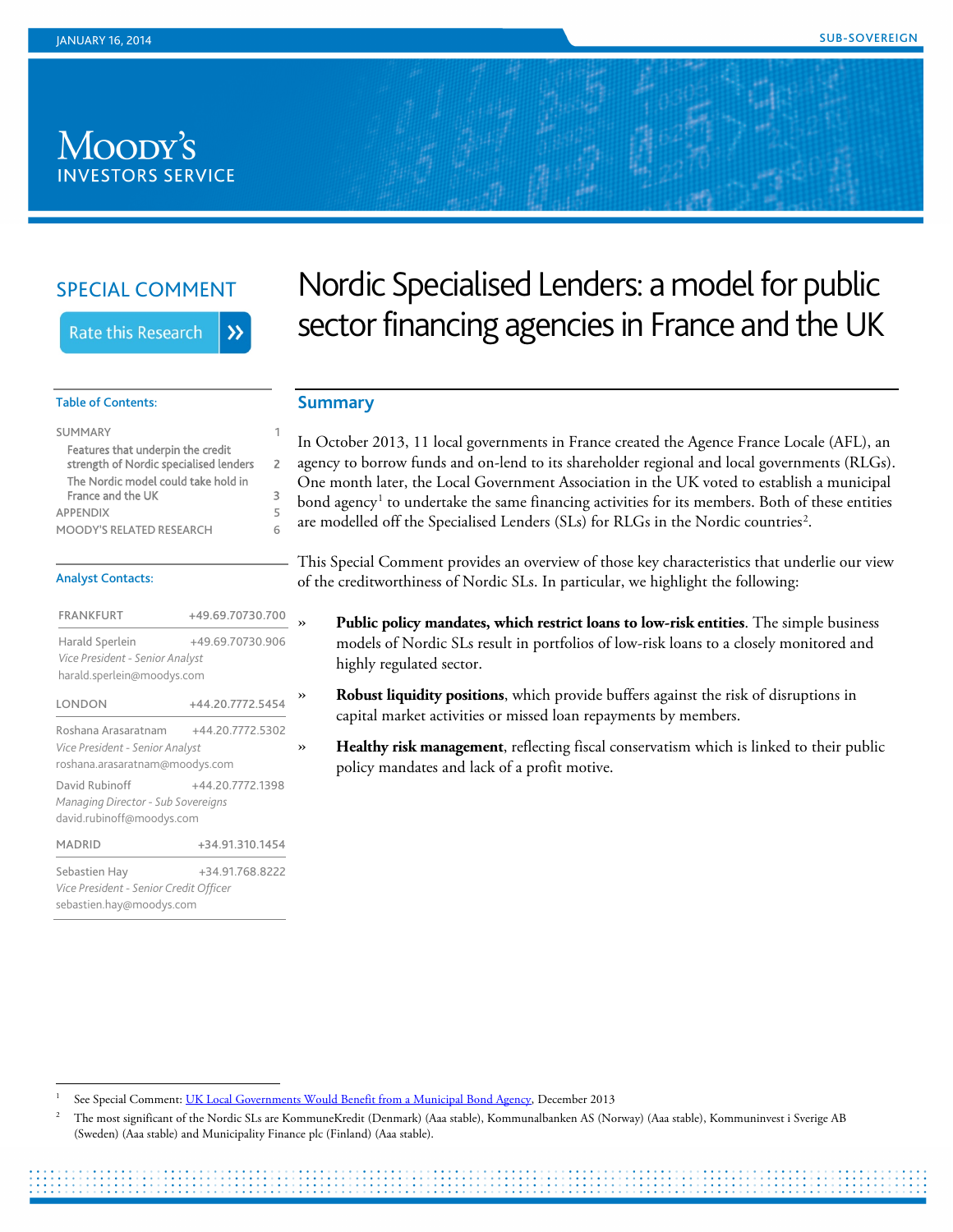#### <span id="page-1-0"></span>**Features that underpin the credit strength of Nordic specialised lenders**

The business model of Nordic SLs is relatively simple: borrowing in the wholesale market and onlending to their members (i.e. public sector entities), and in the process passing along the costs of borrowing and administration. Profits are kept to a minimum by design and expansion reflects only a growing number of borrowing entities and the increasing needs of members. They do not take deposits. While their assets and liabilities are not perfectly matched, they maintain high levels of liquidity to guard against the risk of market disruption (see "Robust liquidity positions" below).

All four Nordic SLs (KommuneKredit, Kommunalbanken, Kommuninvest i Sverige and Municipality Finance) were set up by national or RLGs to allow them to offer low-cost financing to their members by attaining economies of scale through large joint issuances. Although other financing options are available to RLGs (including bank loans or individual bond issuances), the benchmark size of issuances from SLs can generate significant savings for participating RLGs.

As a result, SLs have gained moderate to very high market shares in RLG lending in their respective markets, varying from 46% for Kommuninvest i Sverige to around 90% for KommuneKredit (see Appendix). The instances of moderate market shares are seen where some non-participating RLGs are not eligible to borrow from the SL as they are not members (e.g., in Sweden), or where some RLGs are able to tap the capital markets directly with their own bond issuances (e.g., in Norway: City of Oslo, Aaa stable).

All Nordic SLs display a strong ability to access the wholesale capital markets cost effectively. We believe this is driven by their strong creditworthiness, which is in turn based on the following key factors:

#### **(1) Public policy mandates, which restrict loans to low-risk entities**

The credit strength of Nordic SLs is underlined by their role as the preferred lender to the RLG sector, having been established either by the sovereign or the RLG sector itself. By maintaining focus on serving their local RLG markets, they do not need to generate high returns to finance their expansion. As a result, their loan books, while concentrated, are very low risk. No default has ever been recorded for a borrower from any of these Nordic SLs and non-performing loans are non-existent. This in turn reflects the following characteristics of the Nordic RLG sector: (1) high regulation by their respective sovereigns, with features such as balanced budget requirements, debt limits and transparent reporting; (2) fiscal flexibility to adjust budgets as required to meet financing obligations; and (3) fiscal equalisation programmes that aim to provide weaker RLGs with transfers to meet local needs.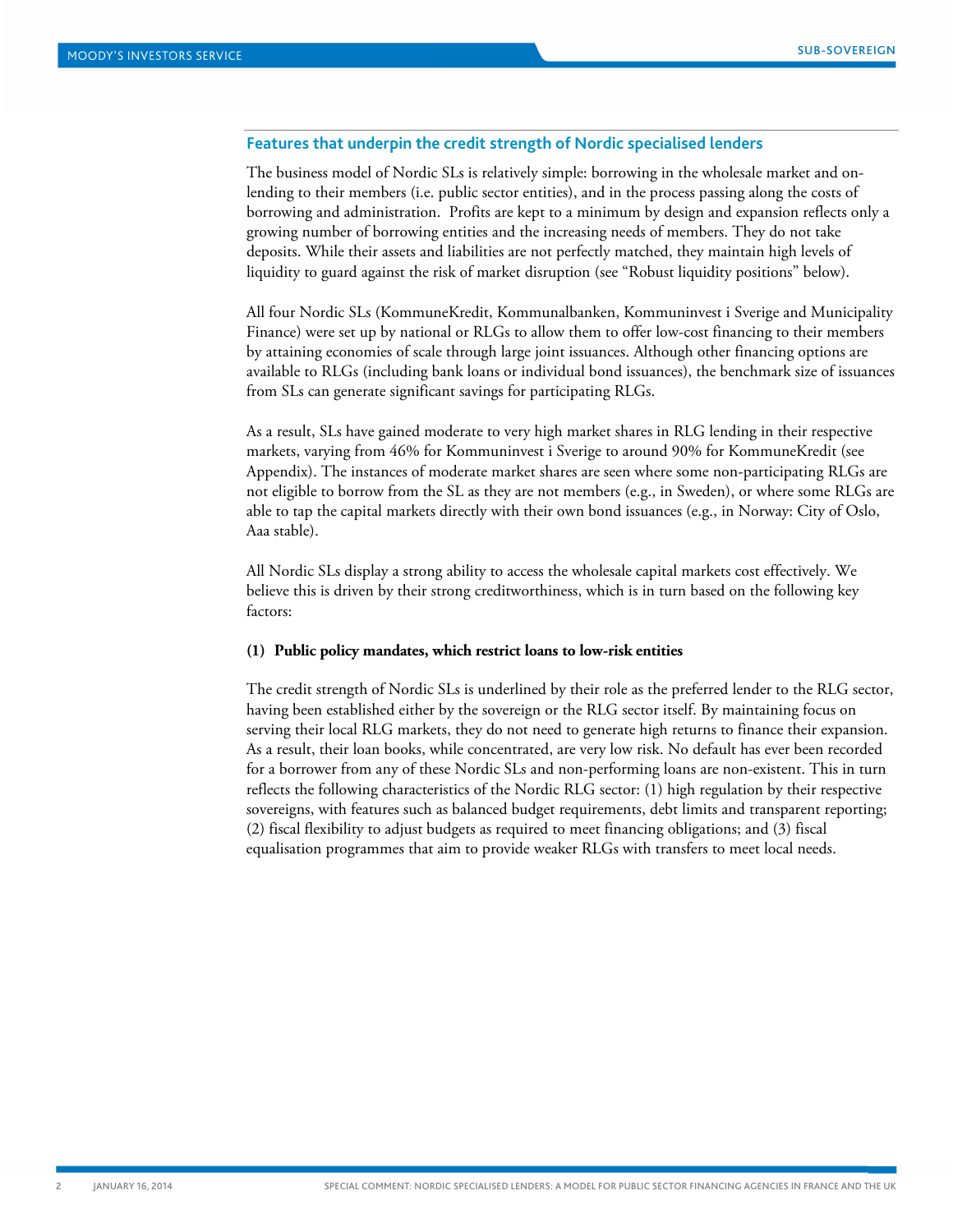EXHIBIT 1



#### Specialised Lenders' Loan Books (in US\$ million)

#### **(2) Robust liquidity positions**

While an SL has never missed a loan payment from an RLG, SLs maintain high levels of cash and liquid reserves to guard against the potential for missed payments or a disruption in capital market access. These liquidity levels ensure that the SLs can time market access and remain opportunistic borrowers. In addition to these buffers, both Municipality Finance and Kommuninvest i Sverige can borrow from their respective central banks as lenders of last resort.

#### **(3) Risk management**

Risk management of these entities is considered robust, reflecting fiscal conservatism linked to their public policy mandates and lack of profit motive. We observe that these entities are not match-funded (i.e., the maturity of liabilities does not equal that of assets). However, in order to mitigate refinancing risks, they aim to maintain liquid and highly rated securities in amounts sufficient to continue normal operations, including new lending, for a certain period without new funding.

#### <span id="page-2-0"></span>**The Nordic model could take hold in France and the UK**

#### France

The Agence France Locale (AFL) was established by 11 founding local governments in France to borrow on their behalf, and we expect more local governments to join the group. RLGs wishing to borrow through the AFL need to apply for membership and meet certain solvency criteria, as well as make an initial capital contribution. If implemented successfully, the AFL would play a key role in meeting the sector's funding needs. Over a five-year horizon, the AFL aims to provide a quarter of RLGs' annual borrowing needs, or from  $64-65$  billion annually.

The growth of joint issuances by French RLGs observed in recent years highlights the desire of smaller RLGs to reduce their exposure to bank de-leveraging, and to diversify their funding sources by tapping the capital market. For example, in 2012, a group of 44 French RLGs issued a  $\epsilon$ 610 million joint bond. This is a significantly large issuance compared to pre-crisis issuances, when smaller groups of between 11 and 22 RLGs jointly issued bonds ranging from €89 million to €120 million. The AFL should enable RLGs to access financing at lower interest rates and provide market access to local governments that lack the critical budget size to issue on their own.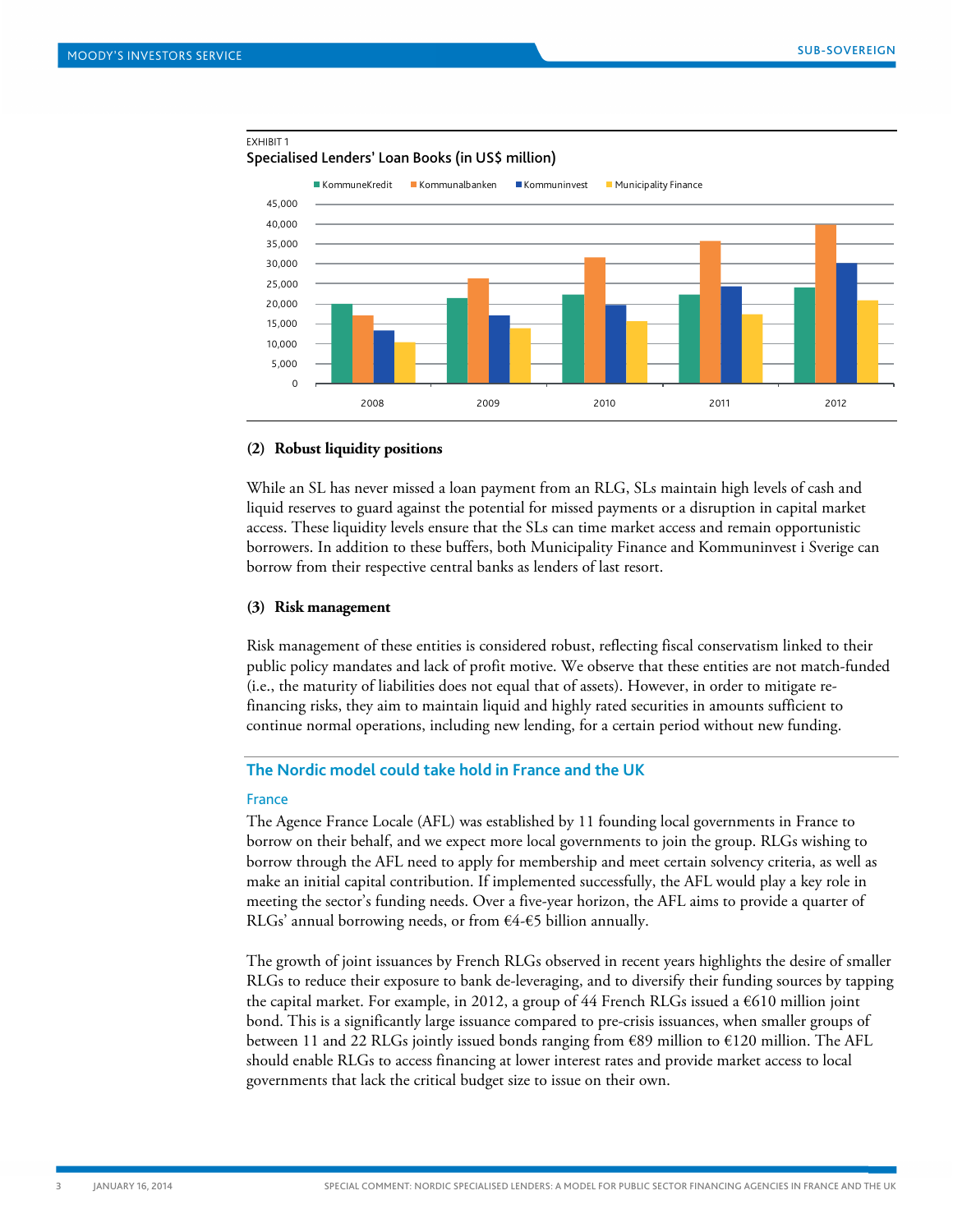The AFL was modelled on Nordic specialised lenders. In line with these Nordic entities, it is 100% owned by sub-sovereign entities via a parent company, and bond issuance will comprise most of its funding. Similar to the Finnish model, the liability for participating entities will be limited to a prorata share.

#### UK

On 22 November 2013, the UK's Local Government Agency proposed setting up a specialised lender that would borrow from the capital market and in turn provide loans to local authorities. Eighteen local government councils made formal expressions of interest in creating an entity modelled on the specialised lenders operating in the Nordic countries and the Netherlands. This reflects the desire of local authorities to reduce their exposure to changes in the terms of trade provided by the Public Works Loan Board (PWLB), which provides 75% of the sector's £5 billion annual funding needs with the lowest rate of 80 basis points over gilts. [3](#page-3-0)

The proposal assumes that local authorities would still assess their borrowing capacity in line with the Prudential Code for Capital Finance, the institutional framework that governs borrowing limits. Although the PWLB has provided a stable lending pool to the local authorities sector to date, its dominant role and lack of competition expose RLGs to changes in the terms of trade. Overall, creating this entity would expand options for local government financing in the UK.

<span id="page-3-0"></span>Se[e UK Local Governments Would Benefit from a Municipal Bond Agency,](http://www.moodys.com/viewresearchdoc.aspx?docid=PBC_161041) 2 December 2013.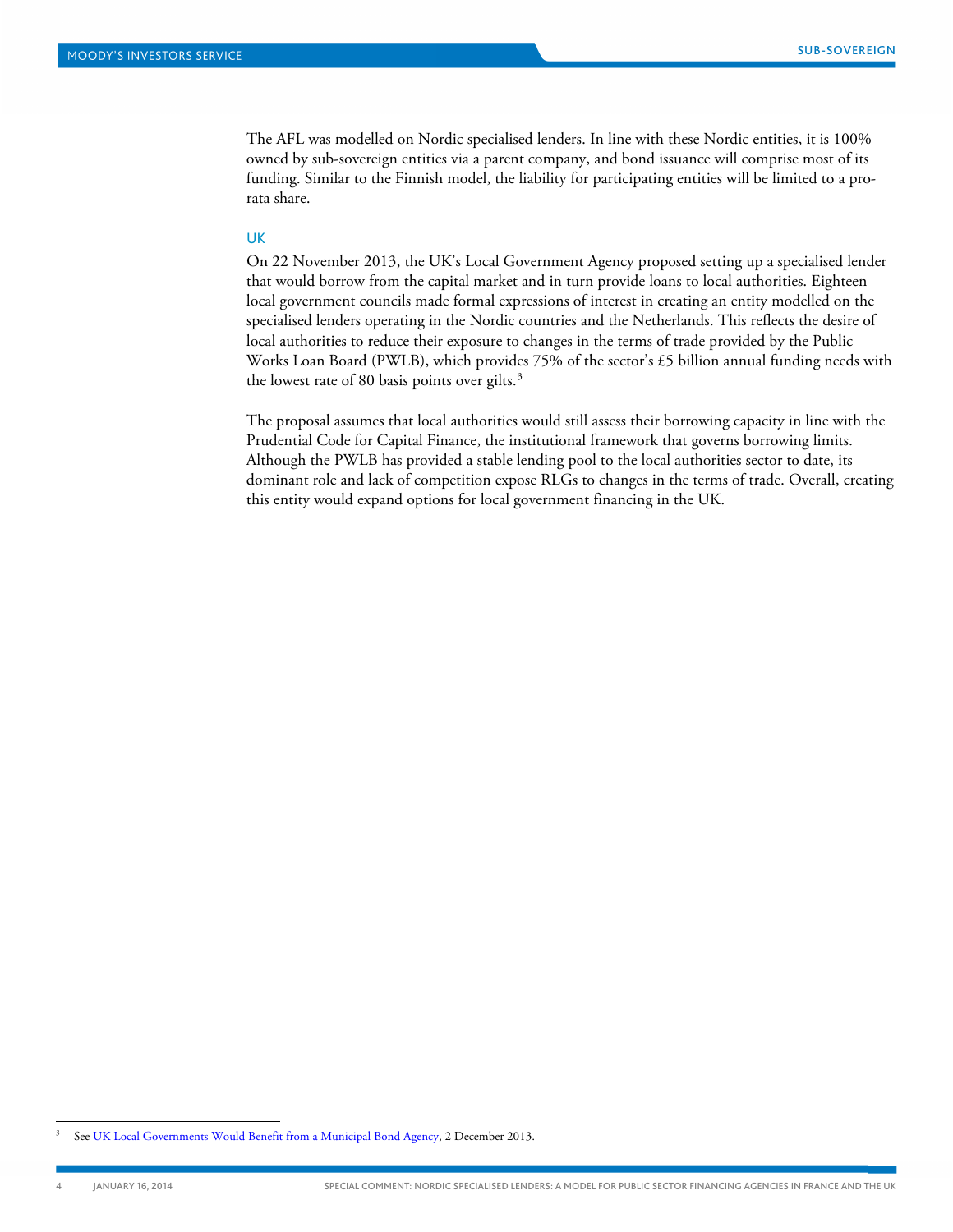# <span id="page-4-0"></span>**Appendix**

|                                             | <b>KommuneKredit</b>                                                                                        | Kommunalbanken AS                                                                                          | <b>Kommuninvest i Sverige AB</b>                                                                           | <b>Municipality Finance plc</b>                                                                                                                                          |
|---------------------------------------------|-------------------------------------------------------------------------------------------------------------|------------------------------------------------------------------------------------------------------------|------------------------------------------------------------------------------------------------------------|--------------------------------------------------------------------------------------------------------------------------------------------------------------------------|
| <b>Issuer Rating</b>                        | Aaa/stable/P-1                                                                                              | Aaa/stable/P-1                                                                                             | Aaa/stable/P-1                                                                                             | Aaa/stable/P-1                                                                                                                                                           |
| Country                                     | Denmark (Aaa stable)                                                                                        | Norway (Aaa stable)                                                                                        | Sweden (Aaa stable)                                                                                        | Finland (Aaa stable)                                                                                                                                                     |
| <b>Institutional Framework</b>              |                                                                                                             |                                                                                                            |                                                                                                            |                                                                                                                                                                          |
| Year established                            | 1899                                                                                                        | 1926                                                                                                       | 1986                                                                                                       | 1989/1993                                                                                                                                                                |
| Ownership/control                           | Danish RLGs                                                                                                 | 100% Norway<br>(sovereign)                                                                                 | Swedish RLGs                                                                                               | 16%: Finland (sovereign)<br>53%: Finnish RLGs 31%<br>Keva (formerly Local<br><b>Government Pensions</b><br>Institution)                                                  |
| Support                                     | Joint and several<br>guarantee from each of<br>the Danish RLGs                                              | Letter of support from<br>the Norwegian<br>government (100%<br>owner)                                      | Joint and several<br>guarantee from each of<br>the (participating) RLGs                                    | All Finnish local<br>governments on a pro-<br>rata basis (through the<br>Municipal Guarantee<br>Board); in addition,<br>implicit support from<br>sovereign as a co-owner |
| Relevant law                                | Special law: Act on<br>KommuneKredit                                                                        | General law on credit<br>institutions                                                                      | General law on credit<br>institutions                                                                      | General law on credit<br>institutions; in addition,<br>special law: Act on<br>Municipal Guarantee<br>Board (MGB)                                                         |
| Activities/Market                           |                                                                                                             |                                                                                                            |                                                                                                            |                                                                                                                                                                          |
| Purpose                                     | Provide low-cost funding<br>to its members (Danish<br>RLGs)                                                 | Provide low-cost funding<br>to Norwegian RLGs                                                              | Provide low-cost funding<br>to participating members<br>(Swedish RLGs)                                     | Act as the debt<br>management office and<br>provide competitive<br>funding to Finnish<br>municipalities and the<br>social housing sector                                 |
| Relevant geographical market                | Municipalities and<br>regions (RLGs); entities<br>owned or guaranteed by<br>RLGs; exclusively in<br>Denmark | Municipalities and<br>regions (RLGs); entities<br>owned or guaranteed by<br>RLGs; exclusively in<br>Norway | Municipalities and<br>regions (RLGs); entities<br>owned or guaranteed by<br>RLGs; exclusively in<br>Sweden | Municipalities and<br>regions (RLGs); entities<br>owned or guaranteed by<br>RLGs; social housing<br>(sovereign guaranteed);<br>exclusively in Finland                    |
| Market share                                | $~10\%$                                                                                                     | $~50\%$                                                                                                    | $~16\%$                                                                                                    | $~1.80\%$                                                                                                                                                                |
| Figures (December 2012)                     |                                                                                                             |                                                                                                            |                                                                                                            |                                                                                                                                                                          |
| In USD million                              |                                                                                                             |                                                                                                            |                                                                                                            |                                                                                                                                                                          |
| Avg. Liquid assets (% of avg. total assets) | 17.1%                                                                                                       | 31.9%                                                                                                      | 23.8%                                                                                                      | 26.6%                                                                                                                                                                    |
| Avg. Liquid assets (% of avg. market debt)  | 18.6%                                                                                                       | 34.8%                                                                                                      | 25.9%                                                                                                      | 36.6%                                                                                                                                                                    |
| Avg. Liquid assets (% of avg. loans)        | 23.1%                                                                                                       | 52.8%                                                                                                      | 33.4%                                                                                                      | 44.8%                                                                                                                                                                    |
| Loan book (in USD million)                  | 24,150                                                                                                      | 39,937                                                                                                     | 30,345                                                                                                     | 20,813                                                                                                                                                                   |
| 10 largest borrowers (% of total loans)     | 24%                                                                                                         | 23%                                                                                                        | 23%                                                                                                        | 21%                                                                                                                                                                      |
| Single largest borrower (% of total loans)  | 4%                                                                                                          | 3.3%                                                                                                       | 3%                                                                                                         | 4%                                                                                                                                                                       |
| Total capital (in USD million)              | 1,013                                                                                                       | 1,631                                                                                                      | 295                                                                                                        | 576                                                                                                                                                                      |
| Total assets (in USD million)               | 32,227                                                                                                      | 62,777                                                                                                     | 42,778                                                                                                     | 33,747                                                                                                                                                                   |
| Equity (% of tot. assets)                   | 3.1%                                                                                                        | 2.12%                                                                                                      | 0.34%                                                                                                      | 1.4%                                                                                                                                                                     |
| Net interest margin (%)                     | 0.37%                                                                                                       | 0.62%                                                                                                      | 0.31%                                                                                                      | 0.67%                                                                                                                                                                    |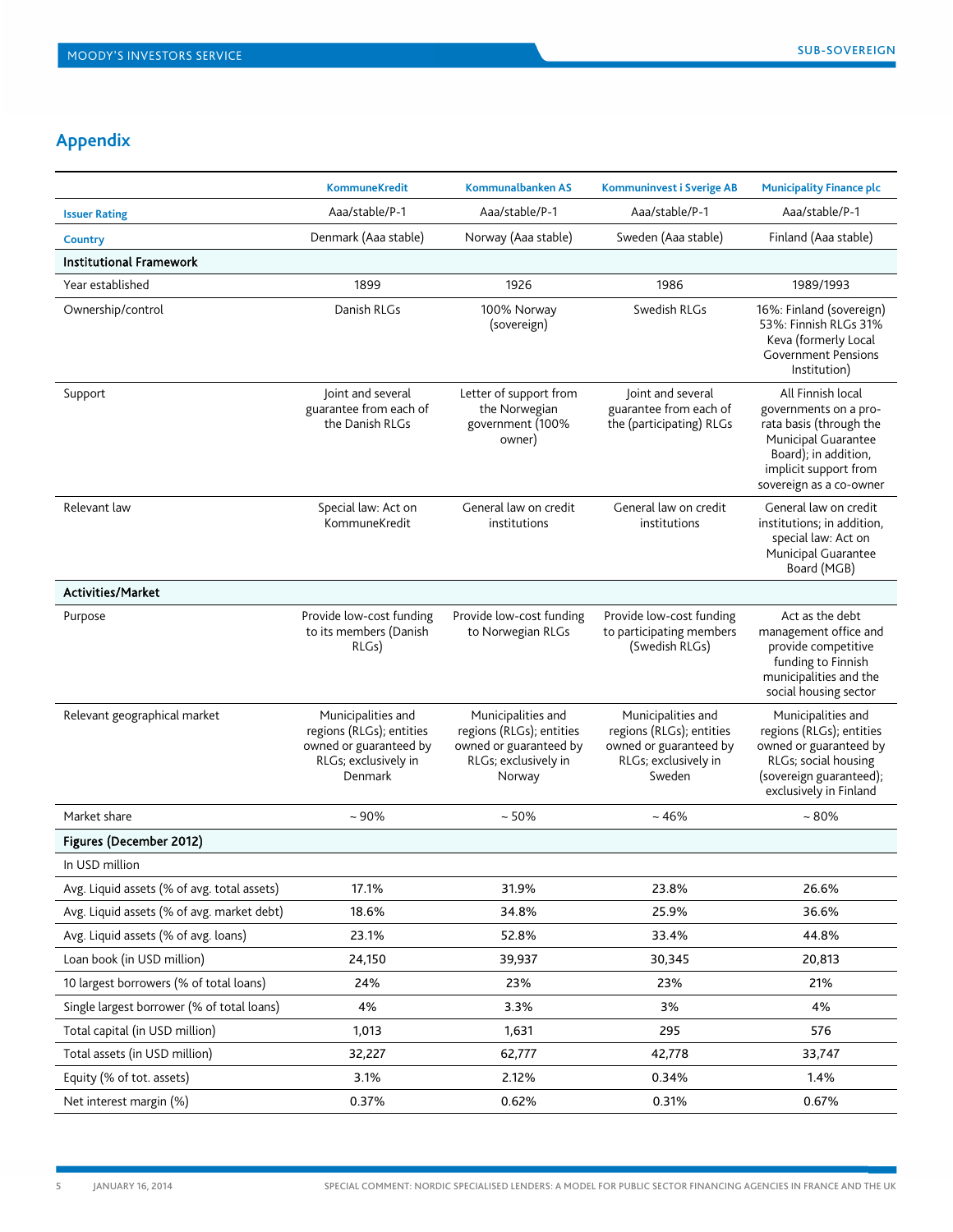### <span id="page-5-0"></span>**Moody's Related Research**

#### Credit Opinions:

- » [Kommunalbanken AS](https://www.moodys.com/research/Kommunalbanken-AS-Credit-Opinion--COP_600051647)
- » [KommuneKredit](https://www.moodys.com/research/KommuneKredit-Credit-Opinion--COP_700300)
- » [Kommuninvest i Sverige Aktiebolag](https://www.moodys.com/research/Kommuninvest-i-Sverige-Aktiebolag-Credit-Opinion--COP_16010)
- » [Municipality Finance Plc](https://www.moodys.com/research/Municipality-Finance-Plc-Credit-Opinion--COP_600059335)
- » [Municipal Guarantee Board](https://www.moodys.com/research/Municipal-Guarantee-Board-Credit-Opinion--COP_600021936)
- » [Norway, Government of](https://www.moodys.com/research/Norway-Government-of-Credit-Opinion--COP_565700)
- » [Denmark, Government of](https://www.moodys.com/research/Denmark-Government-of-Credit-Opinion--COP_230700)
- » [Sweden, Government of](https://www.moodys.com/research/Sweden-Government-of-Credit-Opinion--COP_730900)
- » Finland, [Government](https://www.moodys.com/research/Finland-Government-of-Credit-Opinion--COP_278070) of

#### Credit Focus:

» [Denmark, Finland, Norway and Sweden: Peer Comparison, September 2013 \(157683\)](http://www.moodys.com/viewresearchdoc.aspx?docid=PBC_157683)

Special Comment:

» [UK Local Governments Would Benefit from a Municipal Bond Agency, December 2013](http://www.moodys.com/viewresearchdoc.aspx?docid=PBC_161041)  [\(161041\)](http://www.moodys.com/viewresearchdoc.aspx?docid=PBC_161041)

#### Analyses:

- » [Kommunalbanken AS, June 2013 \(155500\)](http://www.moodys.com/viewresearchdoc.aspx?docid=PBC_155500)
- » [KommuneKredit, June 2013 \(154869\)](http://www.moodys.com/viewresearchdoc.aspx?docid=PBC_154869)
- » Kommuninvest [i Sverige Aktiebolag AB, June 2013 \(153603\)](http://www.moodys.com/viewresearchdoc.aspx?docid=PBC_153603)
- » [Municipality Finance Plc, November 2013 \(159839\)](http://www.moodys.com/viewresearchdoc.aspx?docid=PBC_159839)
- » [Municipal Guarantee Board, February 2013 \(149335\)](http://www.moodys.com/viewresearchdoc.aspx?docid=PBC_149335)
- » [Norway, March 2013 \(151455\)](http://www.moodys.com/viewresearchdoc.aspx?docid=PBC_151455)
- » [Denmark, December 2013 \(148527\)](http://www.moodys.com/viewresearchdoc.aspx?docid=PBC_148527)
- » [Sweden, October 2013 \(161526\)](http://www.moodys.com/viewresearchdoc.aspx?docid=PBC_161526)
- » [Finland, May 2013 \(154474\)](http://www.moodys.com/viewresearchdoc.aspx?docid=PBC_154474)

Rating Methodology:

» [Government Related Issuers: Methodology Update, July 2010 \(126031\)](http://www.moodys.com/viewresearchdoc.aspx?docid=PBC_126031)

To access any of these reports, click on the entry above. Note that these references are current as of the date of publication of this report and that more recent reports may be available. All research may not be available to all clients.